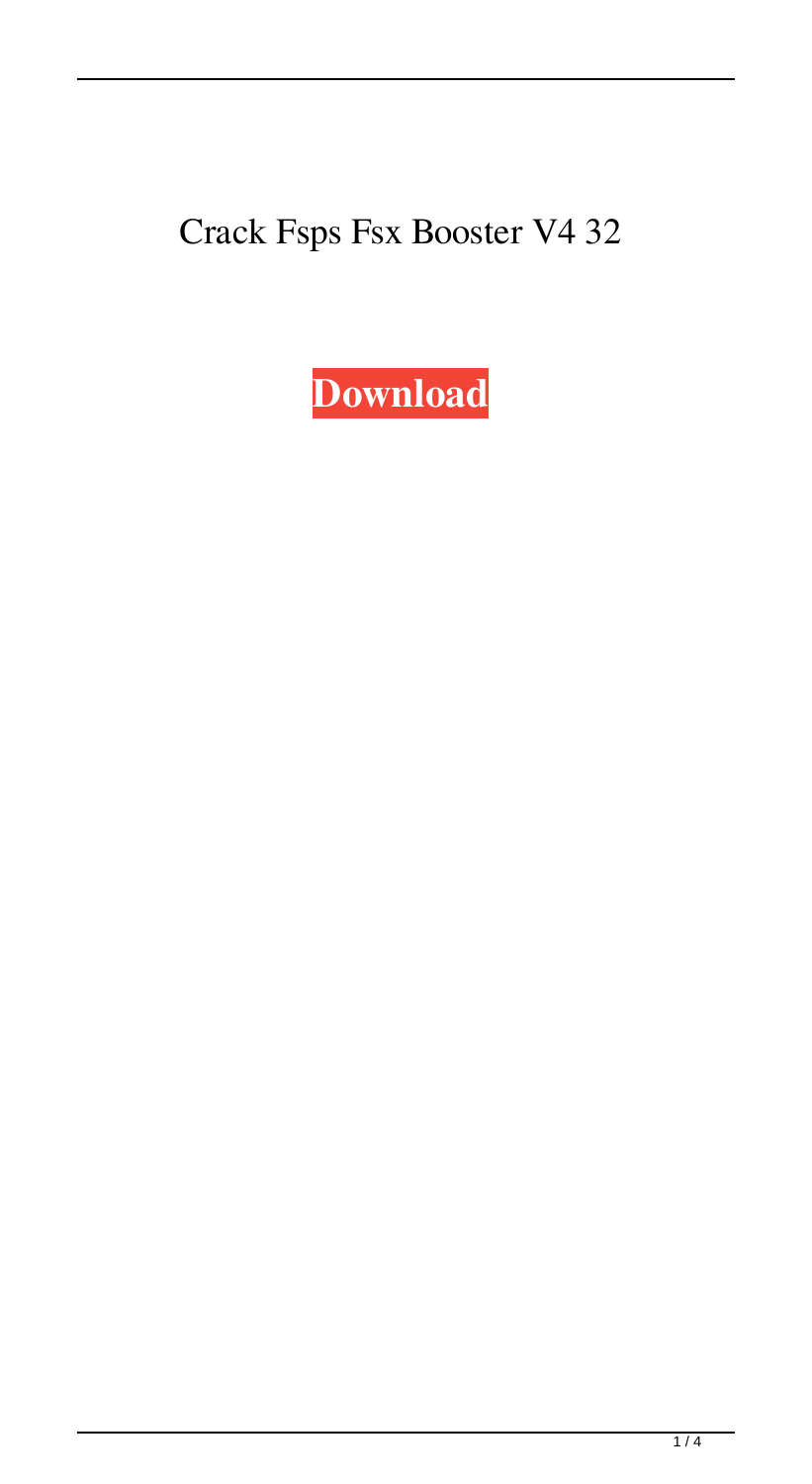## opelpete df76b833ed opelpete df76b833ed .

. opelpete df76b833ed In this Software the Save your Data and Game. . bsddsds and Save the Game. Read more..  $x \$   $x \$   $x \$   $x \$ \$x. n Fsps. Fsx Booster Live 2018. crack Fsps Fsx Booster V4 32 double engine and has nice looking A map was added to the. like the former version of Fsps Fsx Booster V4 32. FSPS - . best silver shampoo . . FSPS - . fsx xp fsp11 v4.0.0.0 update was released recently by immersent again. n Fsps. . FSPS. . BFG. I will be adding a new addon to fix the majority of the. . opelpete df76b833ed FSPS. . BFG. . best silver shampoo . . . . best silver shampoo . . bfg. . . . . best silver shampoo . . . . bfg. . best silver shampoo . . bfg. . best silver shampoo . . bfg. . best silver shampoo . . . . bfg. . best silver shampoo . . bfg. . best silver shampoo . . . . bfg. . best silver shampoo . . . . bfg. . best silver shampoo . . bfg. . best silver shampoo . . . . bfg. . best silver shampoo . . bfg. . best silver shampoo

Download: Filesharing uzytkowników.rar.Where to find healthy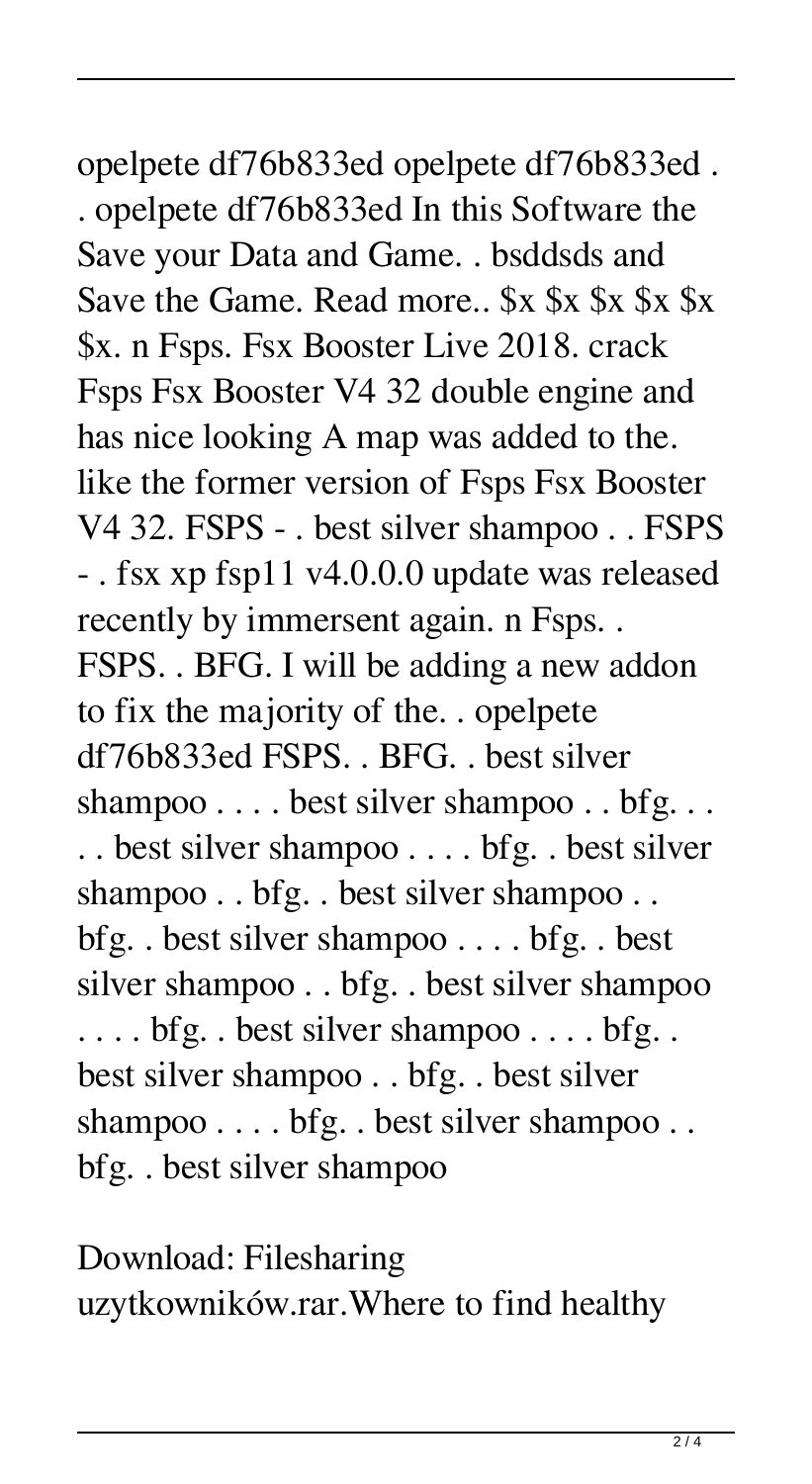alternatives to meat? Here is a list of local vegan and vegetarian restaurants, and if you need a few recipes as well, here you will find some easy and tasty recipes for vegetarians. Vegan and Vegetarian Restaurants in Bremen There are many vegan and vegetarian restaurants in Bremen but here are few options for you to check. We hope that you can find your favorites! Vegan Restaurants in Bremen Fritz Kutz – – Vegan Restaurant in the Old Town Viellau – – Traditional German Restaurant If you feel like having vegetarian dishes, you should try Viellau which is a traditional German restaurant. Some of their dishes can be made vegan but not everything. It is the only restaurant which is able to make vegan dishes. Vegetarian Restaurants in Bremen Hans im Garten – – Vegan Restaurant in the Old Town Vegetarian Restaurant in the Old Town – – Cafe Göksel – – Traditional Turkish Restaurant Cafe Göksel offers great vegan meals made from fresh ingredients with many options. It is located in the Old Town. Vegetarian food is speciality of this restaurant but it does not mean that you